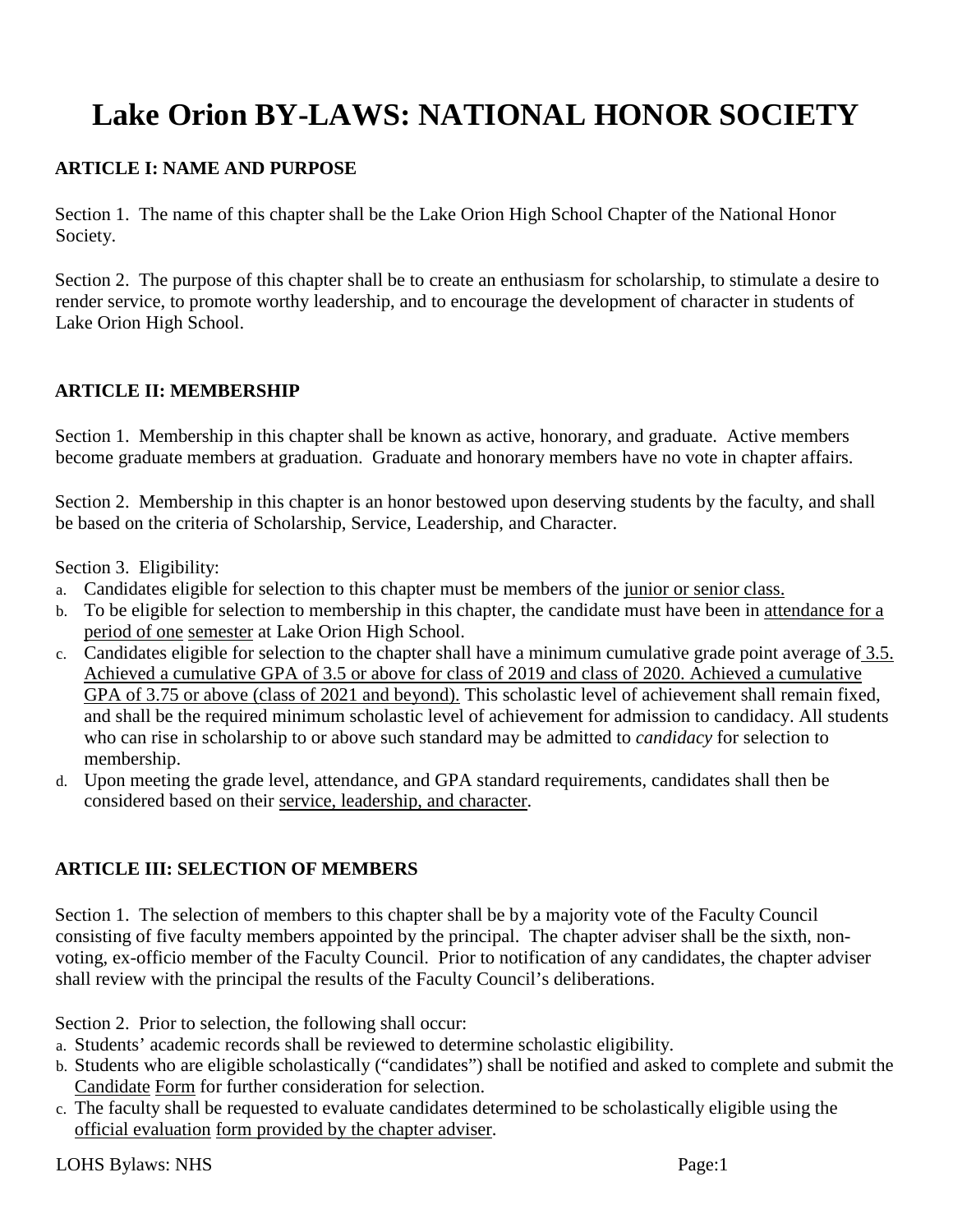d. The Faculty Council shall review the Candidate Form, disciplinary records and faculty evaluations in order to determine membership.

Section 3. The selection of new, active members shall be held once a year during the first semester of the school year in the Fall. (*Alternative or additional selection periods may be added*.)

Section 4. Candidates become members when inducted at a special ceremony. If members are not inducted via this special ceremonies then they are not members-attendance at the induction ceremony is mandatory.

Section 5. An active member of the National Honor Society who transfers from this school will be given a letter indicating the status of his/her membership and signed by the Principal [*alt., adviser*].

Section 6. An active member of the National Honor Society who transfers to this school will be *automatically* accepted for membership in this chapter. The Faculty Council shall grant to the transferring member one semester to attain the membership requirements and, thereafter, this member must maintain those requirements for this chapter in order to retain his/her membership.

# **ARTICLE IV: DISCIPLINE and DISMISSAL**

Section 1. Any member who falls below the standards of scholarship, leadership, character, or service may be dismissed from the Lake Orion High School chapter of the National Honor Society. A member of the National Honor Society is expected to maintain his/her academic standing and take an active role in service and leadership to his/her school and community.

Section 2. If a member's cumulative grade point average falls below the standard (3.5) in effect when he/she was selected and he /she will be given a written warning and a time period for improvement. If the cumulative grade point average remains below standard at the end of the warning period (specific date needs to be given) the student will be subject to further disciplinary action by the Faculty Council that may include dismissal from the chapter.

Section 3. Violation of the law or school regulations can result in dismissal of a member. These violations include, but are not limited to, DWI, stealing, destruction of property, cheating, truancy, or possession, selling, or being under the influence of drugs or alcohol at school or school-related activities, bullying, ethnic intimidation, sexual harassment (see student handbook for extensive list).

Section 4. Offenders of the school conduct code (such as use of profanity, failure to comply, unexcused absence, excessive tardiness, etc.) will receive written warning notification. A conference may be requested by either party (Faculty Council or student/parent). If the member is involved in another violation of the school conduct code, the member may be dismissed.

Section 5. In all cases of pending dismissal:

a. The member will receive written notification indicating the reason for possible dismissal from the adviser/Faculty Council. The member and adviser will discuss the written notification in a conference. Situations that involve flagrant violations of school rules or the law can warrant disciplinary action without a written warning although a hearing must still be held (see below).

b. The member will be given the opportunity to respond to the charge against him/her at a hearing before the Faculty Council prior to the vote on dismissal (in accordance with due process identified in **Article X** of the National Constitution). The member has the opportunity to present his/her defense either in person or in writing. The Faculty Council will then vote on whether to dismiss. A majority vote of the Faculty Council is needed to dismiss any member.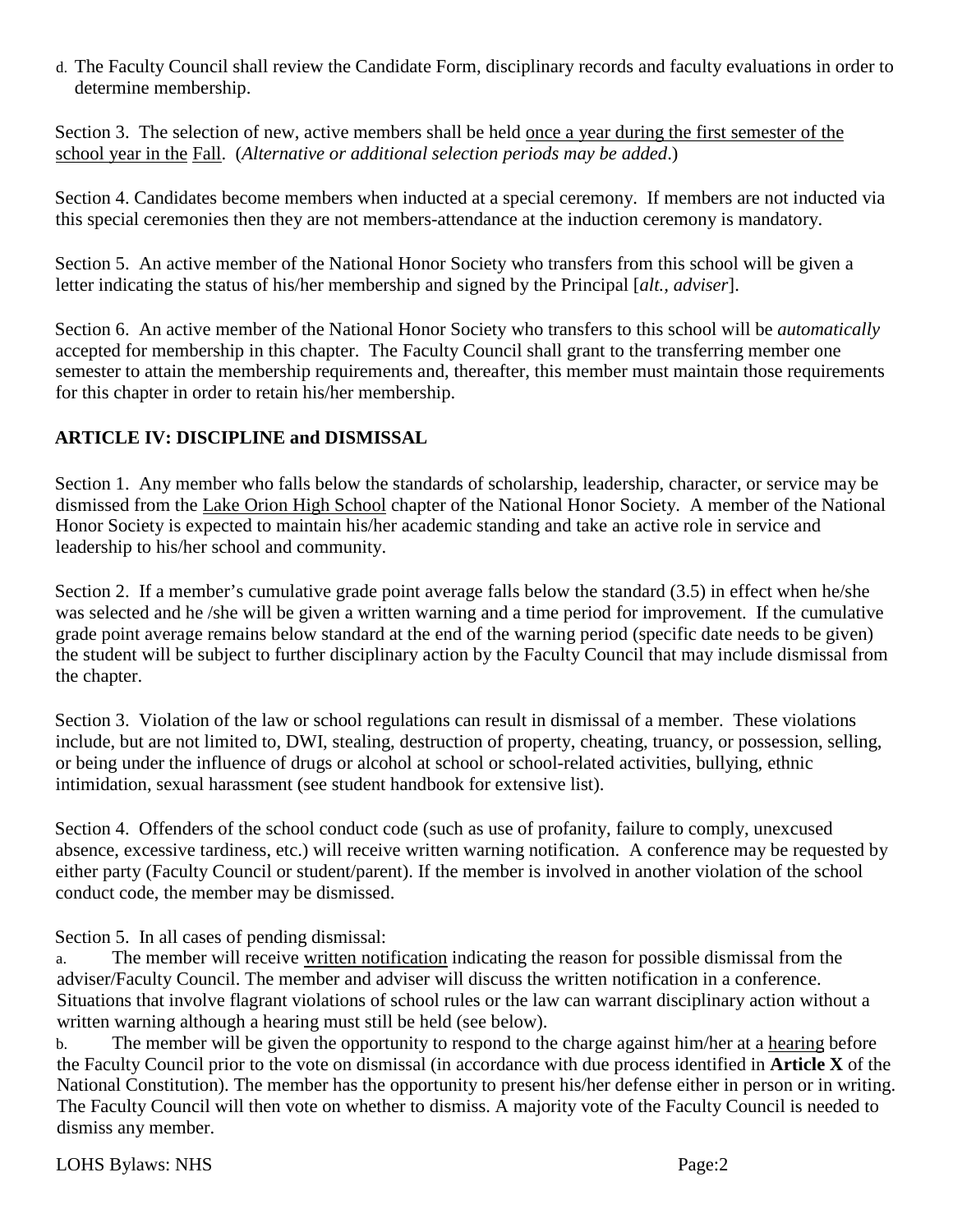c. The results of the Faculty Council vote will be reviewed by the principal, and then if confirmed, expressed in a letter sent to the student, parents, and principal. Dismissed members must surrender any membership emblems to the adviser.

The Faculty Council's decision may be appealed to the building principal and afterwards through the school district discipline policy.

e. When a student is dismissed or resigns, he/she is no longer a member and may never again be considered for membership in the National Honor Society. Written verification must be given to the adviser by the student who wishes to resign.

Section 6. In lieu of dismissal, the Faculty Council may impose disciplinary sanctions upon a member as deemed appropriate.

# **ARTICLE V: OFFICERS**

Section 1. The officers of the chapter shall be president, vice president, secretary, historian, treasurer, parliamentarian, and social media chair.

Section 2. Student officers shall be elected at the last meeting of each school year (the actual meeting date can take place within the month of the last month seniors attend meetings). All returning active members in good standing are eligible to run for a position as an officer. All active members of the chapter are eligible to vote.

Section 3. A majority vote shall be necessary to elect any officer of this chapter. The chapter will use plurality in determining the outcome of the elections.

Section 4. It shall be the duty of the president to preside at the meetings for this chapter.

Section 5. The vice-president shall preside in the absence of the president and shall also keep a record of members' contributions to leadership and service (oversee group service projects).

Section 6. The secretary shall keep the minutes of meetings and be responsible for all official chapter correspondence regarding members hours.

Section 7. The treasurer shall keep the record of chapter expenses, dues, and all other financial transactions of the chapter

Section 8. The parliamentarian will oversee the chapter rules and ensure that every event is done ethically and to NHS standards and oversee the Sign Up Genius. They will work closely with the President and the Vice President to coordinate events.

Section 9. If an officer cannot fulfillment their commitments and/or or expelled, suspended etc. then the person who received the second highest amount of votes in the election will take their position.

# **ARTICLE VI: EXECUTIVE COMMITTEE**

Section 1. The executive committee shall consist of the faculty adviser and the chapter officers.

Section 2. The executive committee shall have general charge of the meetings and the business of the chapter, but any action by the executive committee is subject to the review of the chapter members.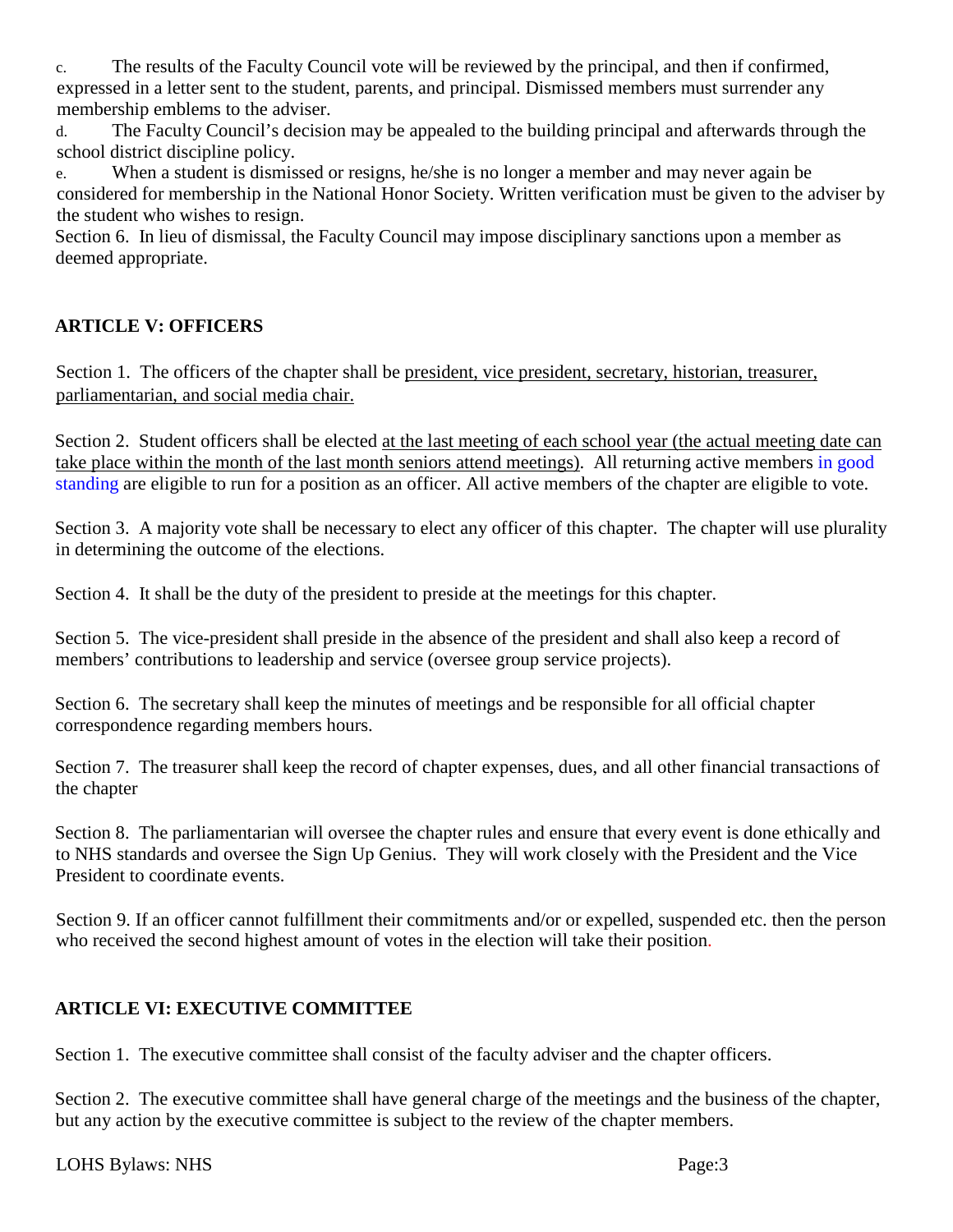# **ARTICLE VII: MEETINGS**

Section 1. Meetings of this chapter shall be held bimonthly and as often as deemed necessary (Tuesday during the month) in the morning.

Section 2. This chapter shall conduct its meetings according to *Robert's Rules of Order (optional)*.

Section 3. All chapter members are expected to attend all regularly-scheduled chapter meetings.

Section 4. The Executive Committee will meet once each week

Section 5. Members will faithfully attend bimonthly meetings held by our Society. If members cannot attend a meeting for a valid reason, they will be required to make up the 30 minutes of lost membership meeting time with additional service hours. If the absence is a documented valid reason (e.g. field trip, illness, or some other reasons then documentation is required to be submitted to the adviser within one school week of the absence). If the absence is an unexcused absence then members will receive an unexcused absence and will be required to make up the 30 minutes of lost membership meeting time with additional service hours. On the second unexcused absence, the member will be up for dismissal from the Society upon consideration of the Faculty Council.

Members are allowed to have no more than two (2) unexcused absences, if a member has two (2) or more unexcused absences the member will have to go before the Faculty Council for possible dismissal. Two (2) tardies are equal to one absence.

## **ARTICLE VIII: ACTIVITIES**

Section 1.

Members will maintain a cumulative grade point average of 3.5 or higher for the remainder of my high school career. I realize that if my GPA falls below this level, I will be on probation for one semester. If I fail to raise my GPA over 3.5 by the end of that time, I will be dismissed.

Members will commit myself to the high standards of *character*, *leadership*, and *service* that I have already set for myself. Any transgressions against the school code of conduct, or other incidence unbecoming an NHS member, will be brought before the Faculty Council and may result in discipline up to, and including, dismissal.

Members will faithfully attend bimonthly meetings held by our Society. If I cannot attend a meeting for a valid reason, I will be required to make up the 30 minutes of lost membership meeting time with additional service hours. If the absence is a documented valid reason (e.g. field trip, illness, or some other reasons then documentation is required to be submitted to the adviser within one school week of the absence). If the absence is an unexcused absence then members will receive an unexcused absence and will be required to make up the 30 minutes of lost membership meeting time with additional service hours. On the second unexcused absence, I will be up for dismissal from the Society upon consideration of the Faculty Council.

Members are allowed to have no more than two (2) unexcused absences, if a member has two (2) or more unexcused absences the member will have to go before the Faculty Council for possible dismissal. Two (2) tardies are equal to one absence.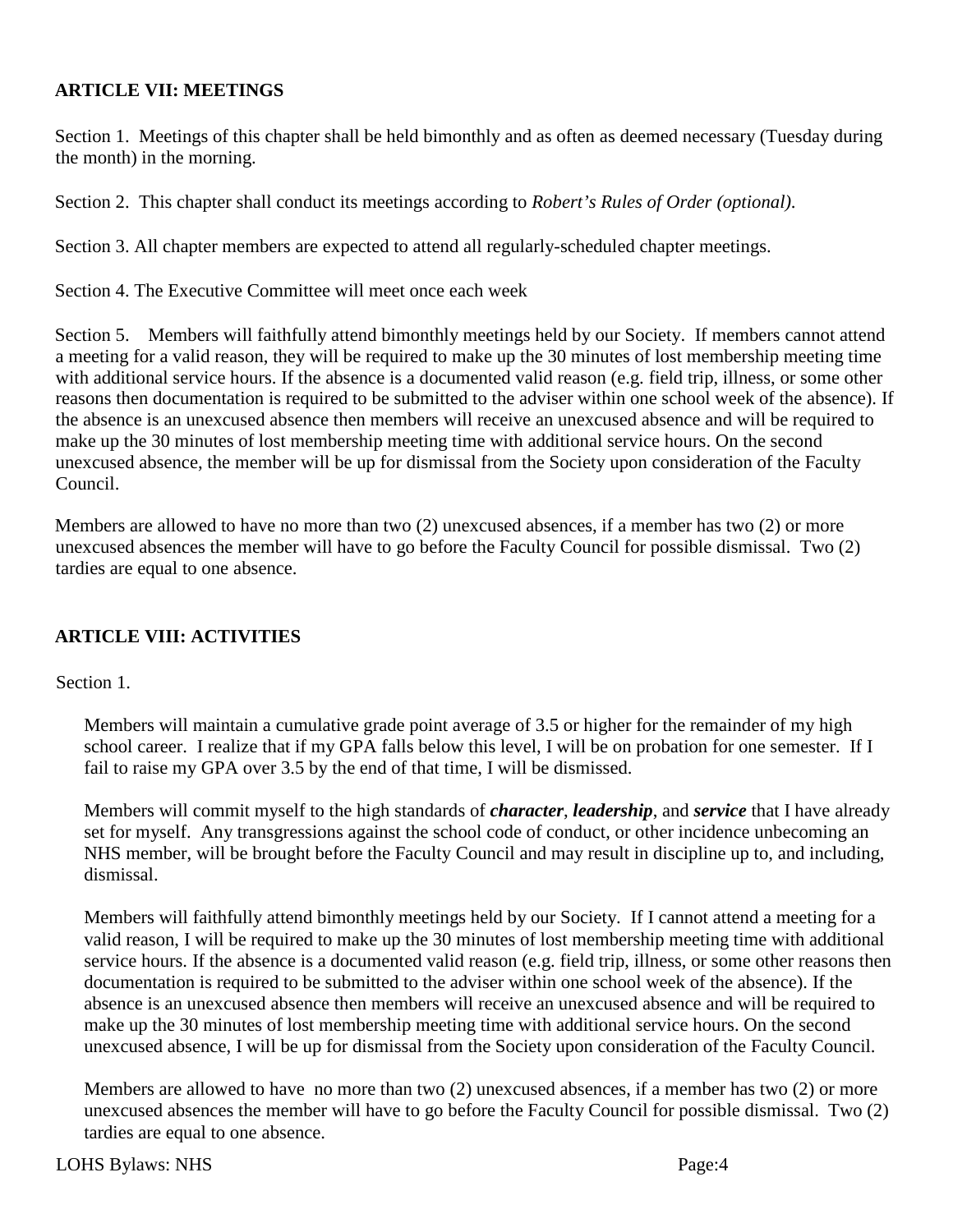**Juniors: Each junior member is required to have 25 hours of service.** Additionally, All members are required to create a service project with a group of their choice each year they are a member of LOCS NHS and earn hours. The adviser will provide all NHS sponsored hours. Members are permitted to attain their hours on their own with the following stipulations: the NHS extraneous hours form must be filled out completely and submitted and will be verified and also members can only earn up to 5 hours from each source they are earning service hours. Members can use a combination of the hours the adviser offers and hours they find on their own. The adviser will provide well above the amount of hours needed. The calculation of hours are due by December of the next school year (their senior year of high school).

**One Year Seniors: Each first year senior member is required to have 20 hours of service.**

Additionally, All members are required to create a service project with a group of their choice each year they are a member of LOCS NHS and earn hours. The adviser will provide all NHS sponsored hours. Members are permitted to attain their hours on their own with the following stipulations: the NHS extraneous hours form must be filled out completely and submitted and will be verified and also members can only earn up to 5 hours from each source they are earning service hours. Members can use a combination of the hours the adviser offers and hours they find on their own. The adviser will provide well above the amount of hours needed.

**Two Year Seniors: Each second year senior member is required to have 15 hours.** The calculation of hours for seniors is due in May prior to graduation. Additionally, All members are required to create a service project with a group of their choice each year they are a member of LOCS NHS and earn hours. The adviser will provide all NHS sponsored hours. Members are permitted to attain their hours on their own with the following stipulations: the NHS extraneous hours form must be filled out completely and submitted and will be verified and also members can only earn up to 5 hours from each source they are earning service hours. Members can use a combination of the hours the adviser offers and hours they find on their own. The adviser will provide well above the amount of hours needed.

**Seniors Graduating Early:** A senior who is graduating early will have to submit 15 hours by January 31<sup>st</sup> of the year that they are graduating and must demonstrate that they are actively involved in their individually, selected, service group**(per ArticleVIII Section 4)** project in order to graduate in good standing with the LOHS chapter of NHS. The adviser will provide all NHS sponsored hours.

Section 2. All members shall regularly participate in these projects.

Section 3. These projects shall have the following characteristics: fulfill a need within the school or community, have the support of the administration and the faculty, be appropriate and educationally defensible, and be well-planned, organized, and executed.

Section 4. Each member shall have the responsibility for choosing and participating in a group service project which reflects his or her particular talents and interests and as approved by the chapter adviser. This is in addition to the chapter projects to which all members participate. They will plan, implement, and evaluate a service project that will benefit a targeted group. Each member will be required to create a service project with a group of their choice each year they are a member of LOCS NHS and earn hours.

Section 5. The chapter shall publicize its projects in a positive manner.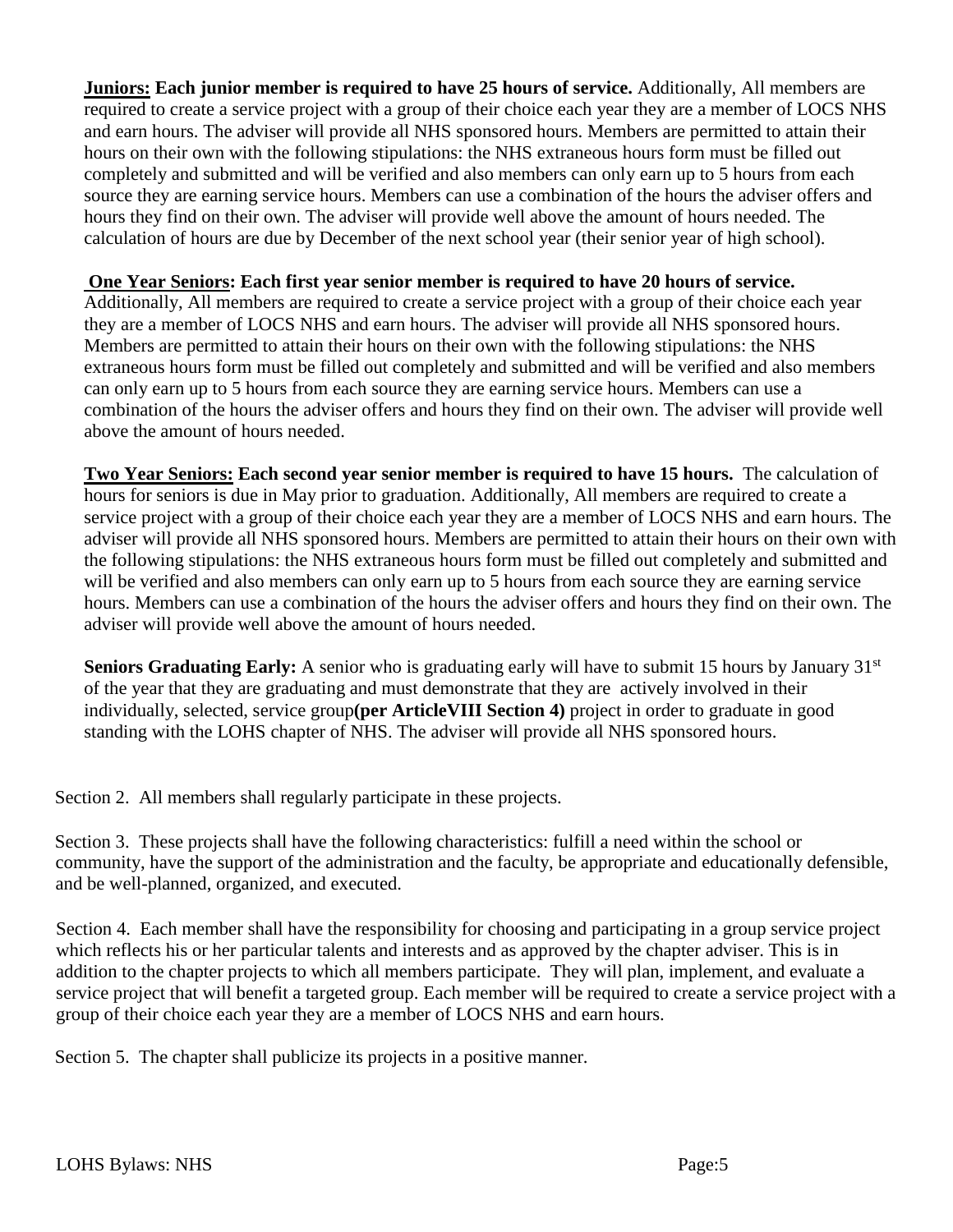# **ARTICLE IX: EMBLEM**

Section 1. Each member of this chapter who is in good standing with regard to the membership standards and member obligations shall have the privilege of wearing the emblem adopted by the National Honor Society (*Article XV, Section 3 of the national constitution).*

Section 2. Any member who withdraws, resigns, or is dismissed from the chapter shall return the emblem to the chapter. If the members purchased such emblems, the chapter is obligated to reimburse the student for said expense if the member resigns or is dismissed.

Section 3. Chapter members who are seniors in good standing shall be granted the privilege of wearing the honor cords [*or other insignia adopted at the local level*] at graduation.

#### **ARTICLE X: DUES**

Section 1. Annual dues for this chapter shall be \$20.00.

Section 2. Dues will be payable to the chapter treasurer within 30 days of induction and/or the beginning of the school year.

#### **ARTICLE XI: POWERS**

Section 1. The chapter adviser is given the authority to supervise the administration of chapter activities, as delegated by the school principal.

Section 2. The principal shall reserve the right to approve all activities and decisions of the chapter.

Section 3: These bylaws are designed to amplify provisions of the National Constitution and cannot contradict any components thereof. The chapter is obligated to adhere to the provisions of the National Constitution in all activities it undertakes.

#### **ARTICLE XII: AMENDMENTS**

Section 1. These by-laws may be amended by a 2/3 vote of the chapter, provided notice of the proposed amendment has been given to members at least one month prior to the vote. The exceptions are Articles II, III and IV (selection and discipline), which are developed by the Faculty Council with the approval of the principal.

Section 2. By-laws and amendments must be consistent with the Constitution of the National Honor Society.

Non-discrimination. The Chapter of NHS maintains policies and practices that are designed to prevent discrimination against any qualified candidate or member on the basis of race, color, religion, ancestry, national